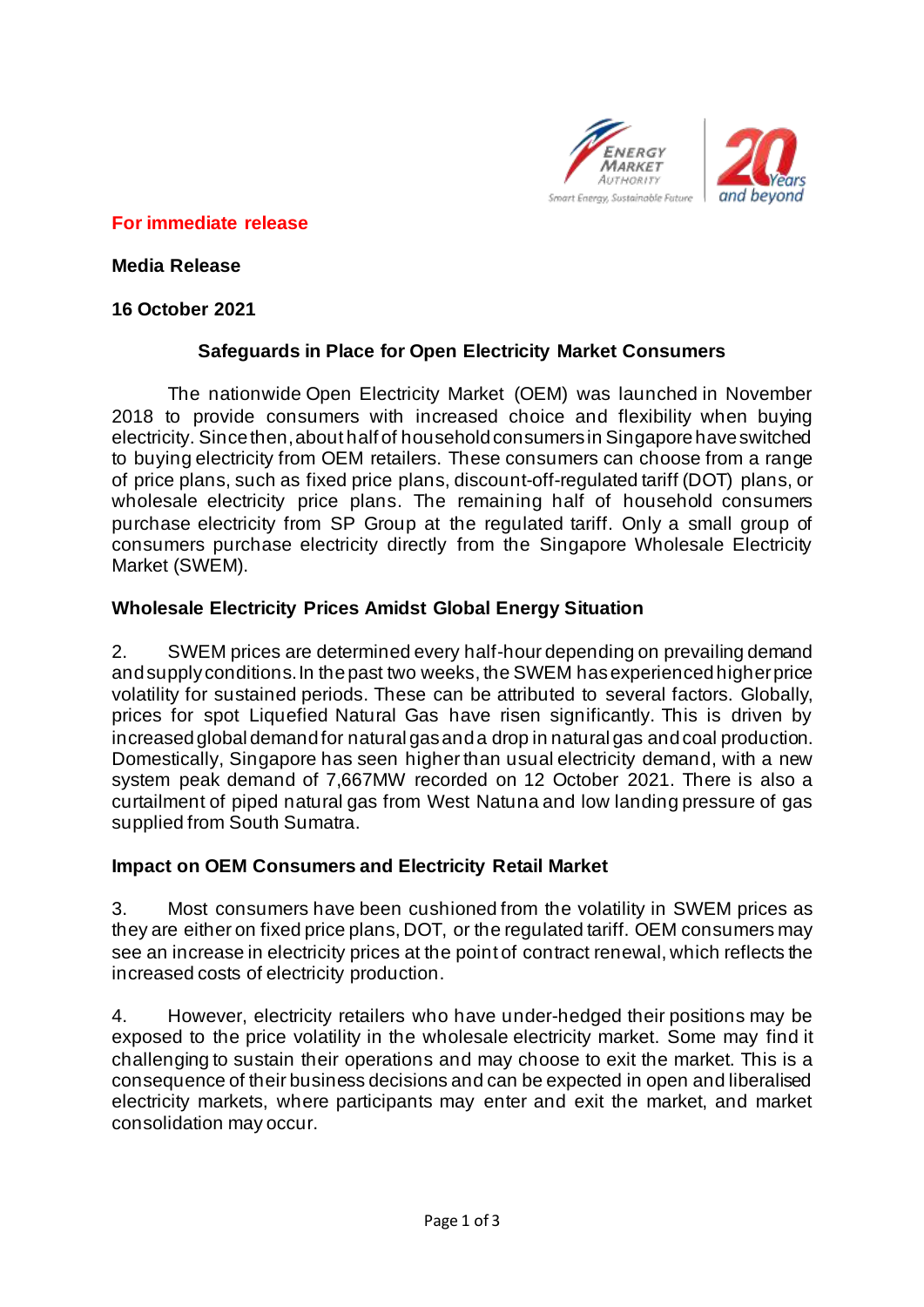5. Given the exceptional circumstances, the Energy Market Authority (EMA) is working closely with retailers which are facing challenges. For retailers wh ich intend to continue operations, EMA is facilitating their efforts to hedge against future price volatility. EMA is also open to allowing retailers to suspend their operations by transferring their customers to SP Group while they strengthen their businesses and ease their customers' transition with ex-gratia payments. For retailers that are ceasing retail operations entirely, EMA will ensure a smooth transition for their affected customers.

# **Safeguards for OEM Consumers**

6. Under the Code of Conduct for Retail Electricity Licensees, retailers who wish to exit the retail electricity market are required to first approach other retailers to take on their customers under the same contractual terms and conditions. If the exiting retailer is not able to novate their contracts to another retailer, its customers will be transferred to SP Group. Affected customers will then have the option to accept the transfer, or switch to another retailer of their choice.

7. There will be no disruption to their customers' electricity supply. Retailers will also not be allowed to charge customers an early termination fee. For household consumers, the retailers are required to refund any remaining security deposits after offsetting outstanding charges. See **Annex A** for details.

-- End --

# **About the Energy Market Authority**

The Energy Market Authority (EMA) is a statutory board under the Singapore Ministry of Trade and Industry. Through our work, we seek to forge a progressive energy landscape for sustained growth. We aim to ensure a reliable and secure energy supply, promote effective competition in the energy market and develop a dynamic energy sector in Singapore. Visit [www.ema.gov.sg](http://www.ema.gov.sg/) for more information.

Instagram: [@EMA\\_Singapore](http://www.instagram.com/ema_singapore) | Facebook: [facebook.com/EnergyMarketAuthority](http://www.facebook.com/EnergyMarketAuthority) | Twitter: [@EMA\\_sg](http://www.twitter.com/ema_sg) | LinkedIn[: linkedin.com/company/energy-market-authority-ema-/](https://www.linkedin.com/company/energy-market-authority-ema-/)

### **For media queries, please contact:**

Energy Market Authority Ms Jasmine Tan Senior Manager, Corporate Communications Tel: +65 9450 0387 Email[: jasmine\\_tan@ema.gov.sg](mailto:jasmine_tan@ema.gov.sg)

Ms Wu Wan Ying Assistant Manager, Corporate Communications Tel: +65 9295 7016 Email[: wu\\_wan\\_ying@ema.gov.sg](mailto:wu_wan_ying@ema.gov.sg)